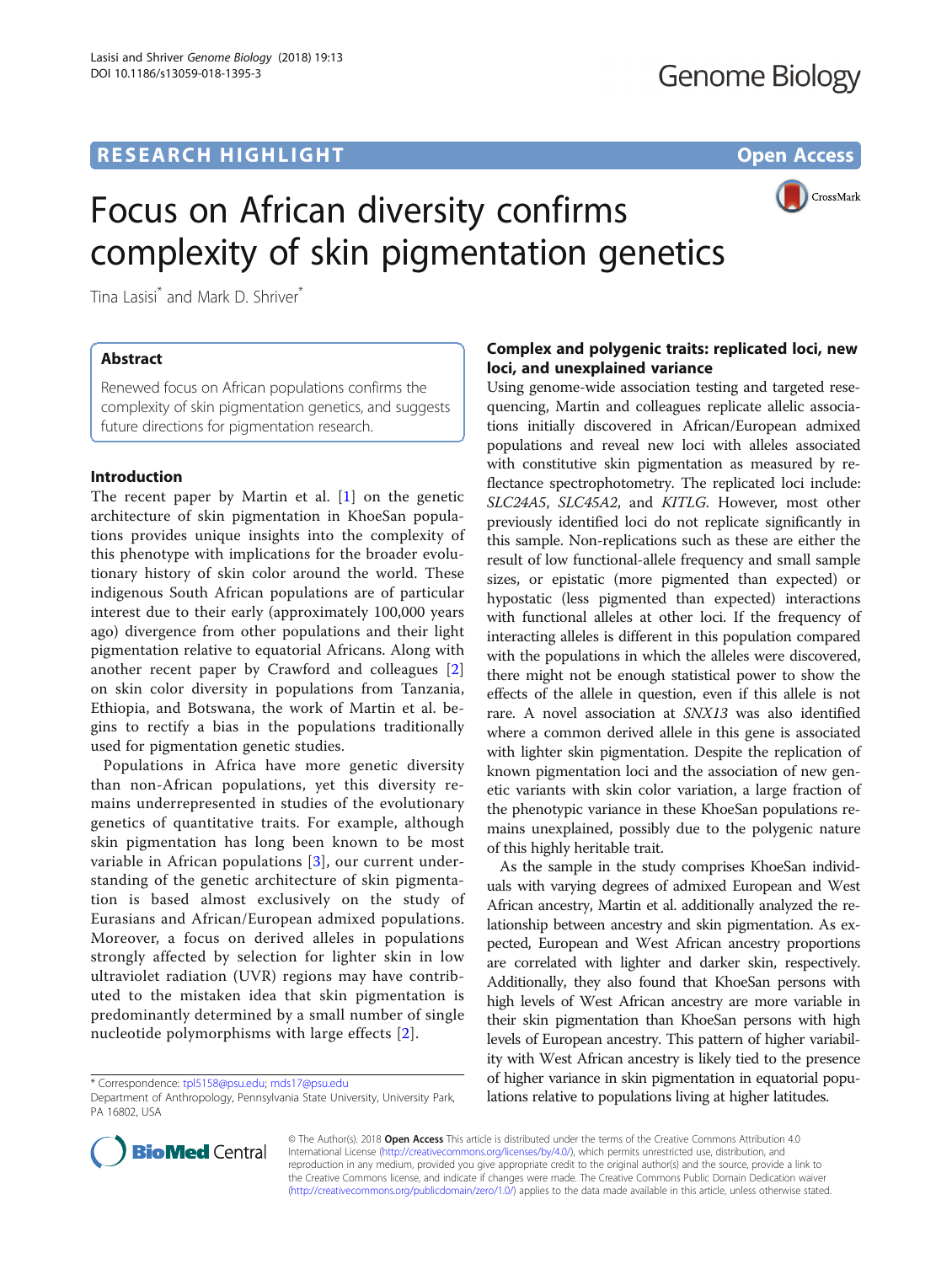#### High variance in equatorial populations: clues on the evolutionary history of skin color?

The distribution of average skin reflectance has guided much of our thinking on how natural selection may have acted to shape skin color variation across populations. However, patterns in the distribution of the variance in skin pigmentation reveal equally telling clues. Martin et al. performed analyses of previously published melanin index (M index: a simple reflectance-based measure of skin pigmentation) data on a global sample of populations which show that lighter-skinned populations at higher absolute latitudes have a narrower distribution of skin pigmentation than darker-skinned populations living closer to the equator. For example, Ghanaians have a variance that is ten times higher than Irish. These differences in variance may be indicating the action of different UVR-related selective pressures on populations.

Although persons with lighter skin pigmentation can efficiently produce vitamin D, they are less able to protect their skin from sunburn and skin cancer or their folate from photolysis. Thus, there are two opposing selective forces acting on skin pigmentation. However, the narrative of selection for lighter pigmentation in low UVR regions and darker pigmentation in high UVR regions appears to give an incomplete picture of the evolutionary history of this phenotype.

The distribution of variance in M index appears to be consistent with a "melanin threshold" model [[4,](#page-2-0) [5\]](#page-2-0) where selection for dark skin acts decisively until a photoprotective minimum is reached, above which populations are free to maintain a wide variance of pigmentation. However, the low UVR regimes of certain regions may represent a strong selective pressure for reducing pigmentation as much as possible to maximize vitamin D production. Furthermore, population bottlenecks and the intensity of selective sweeps at pigmentation loci in Eurasian populations may explain the decreased genetic diversity compared with African populations.

#### Beyond baseline: tackling the complexity of pigmentation as a phenotype

Over the past few decades, much of the work on pigmentation genetics has focused on so-called "baseline" constitutive skin pigmentation, which is usually measured as M index readings on the inner upper arm and is thought to represent an individual's inherited pigmentation potential in a manner that is minimally influenced by environmental UVR. However, pigmentation is far more complex than the use of one single value implies. The effects of tanning and burning responses, sex, and age, for example, require much more study in order to be modeled adequately in genetic studies of pigmentation. Briefly, other body sites and more informative measures of skin reflectance can and should be used to help describe a person's skin pigmentation.

Martin et al. show that, in their sample, both sex and age have significant effects on tanning status (reflectance on the wrist minus reflectance on the inner arm), although tanning status shows low heritability in their sample and no association with admixture proportions. This may be related to highly variable UVR exposures overwhelming the genetic factors for this measure of tanning status. There exists a significant body of literature in dermatology and anthropology describing differences in UVR-induced tanning and burning responses within and between populations (e.g., Wagner et al. [\[6](#page-2-0)] where UVR dose–response curves were calculated). However, there is a distinct lack of data on the heritability and genetic architecture of tanning and burning responses, which is likely due to the extra effort required to measure skin responses functionally and accurately.

Additionally, further work is needed to establish accurate and reliable constitutive skin color measures. For their global comparison of skin pigmentation and latitude, Martin et al. extracted skin reflectance measures from the literature that were made with two reflectometers, which employ different approaches to measuring skin color. Although they are manufactured by one company (Cortex Technology, Hadsund, Denmark) and both refer to their readings as "M index", one uses a red light-emitting diode (LED) to produce a narrow peak centered on 655 nm (DermaSpec) and the other uses white LED illumination extracting the R component of the tristimulus red, green, blue (RGB) color system as a measure of reflected red light (DSMII). Though these measures are similar, there are clear differences that should be accounted for in analyses that combine data from more than one device.

Furthermore, pigmentation genes likely influence more than just skin. For example, the derived rs1800404 allele in OCA2, which has a frequency of 0.65 in KhoeSan, does not appear to be significantly associated with skin pigmentation. However, the effect of this allele may rather be expressed in the range of brown to green eyes found in KhoeSan individuals. Combining quantitative methods for studying skin pigmentation with quantitative methods for studying iris and hair color may thus provide a more complete picture of pigmentation genetics [\[5\]](#page-2-0).

### Representation matters: understudied populations

Both Martin et al. and Crawford et al. recognize that African populations are underrepresented in skin pigmentation genetics. The majority of such studies have been carried out on individuals of Northern/Western European and East Asian ancestry. This bias in populations studied has consequences on our ability to understand the genetic basis of pigmentation phenotypes as well as their evolutionary history. For example, Eastern and Southern European populations may have experienced different